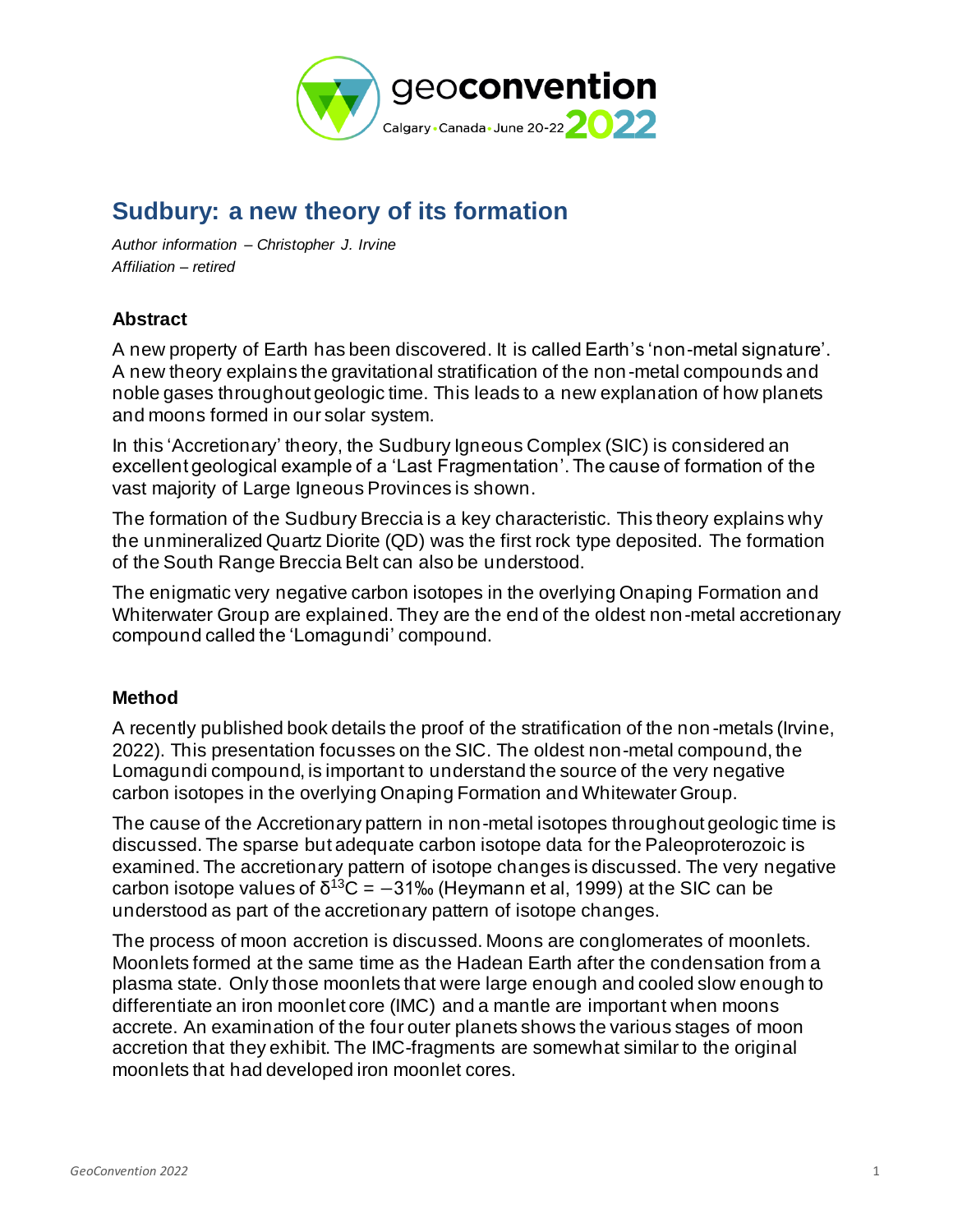

An IMC-fragment can enter and maintain a low Earth orbit as long as it maintained a solid mass. Once it orbited low enough, the gravitational stress from Earth caused a rise in temperature. Eventually, the mantle material melted first before the IMC (higher melting temperature for iron). A 'Last Fragmentation' occurred and the IMC-fragment separated into two parts. The first was all the mantle material which fell to Earth. The SIC is a geologic example of this. The second part was a pure IMC that continued to orbit until it also melted and accreted and formed a Large Igneous Province.

The curious Sudbury Breccia can be explained by this theory. As well, why the first facies to form, the unmineralized quartz diorite (QD), is shown. The cause of the South Range Breccia Belt, only on the southeast side, is explained.

### **Conclusions**

In this Accretionary Theory, the SIC is a geological deposit resulting from a Last Fragmentation. The formation of the pseudotachylitic Sudbury Breccia is explained. The formation sequence shows why the unmineralized QD was the first facies to form. The very negative carbon isotopes of the Onaping Formation and Whiterwater Group is explained as the end of the Lomagundi non-metal compound.

#### **References**

- Adachi, I., Hayashi, C., Nakazawa, K., 1976. The Gas Drag Effect on the Elliptic Motion of a Solid Body in the Primordial Solar Nebula. Prog. Theor. Phys. 56, 1756–1771. https://doi.org/10.1143/PTP.56.1756
- Alfvén, H., 1954. On the origin of the solar system. Clarendon Press.
- Alfvén, H., Arrhenius, G., 1976. Evolution of the solar system, NASA/Tp. NASA.
- Ames, D.E., Davidson, A., Buckle, J.L., Card, K.D., 2005. Geology, Sudbury bedrock compilation, Ontario, Geological Survey of Canada Open File 4570, scale 1:50 000. https://doi.org/10.4095/221501
- Batson, R.M., Lee, E.M., Mullins, K.F., Skiff, B.A., 1984. Voyager 1 and 2 Atlas of Six Saturnian Satellites. NASA Spec. Publ. 474.
- Bekker, A., 2014. Lomagundi Carbon Isotope Excursion, in: Encylopedia of Astrobiology. pp. 1–6. https://doi.org/10.1007/978-3-642-27833-4\_5127-1
- Bekker, A., Karhu, J.A., Eriksson, K.A., Kaufman, A.J., 2003. Chemostratigraphy of Paleoproterozoic carbonate successions of the Wyoming Craton: tectonic forcing of biogeochemical change? Precambrian Res. 120, 279–325.
- Bouvier, J., Alencar, S.H.P., Harries, T.J., Johns-Krull, C.M., Romanova, M.M., 2006. Magnetospheric Accretion in Classical T Tauri Stars. https://doi.org/10.48550/arXiv.astro-ph/0603498
- Crockford, P.W., Kunzmann, M., Bekker, A., Hayles, J., Bao, H., Halverson, G.P., Peng, Y., Bui, T.H., Cox, G.M., Gibson, T.M., Wörndle, S., Rainbird, R., Lepland, A., Swanson-Hysell, N.L., Master, S., Sreenivas, B., Kuznetsov, A., Krupenik, V.,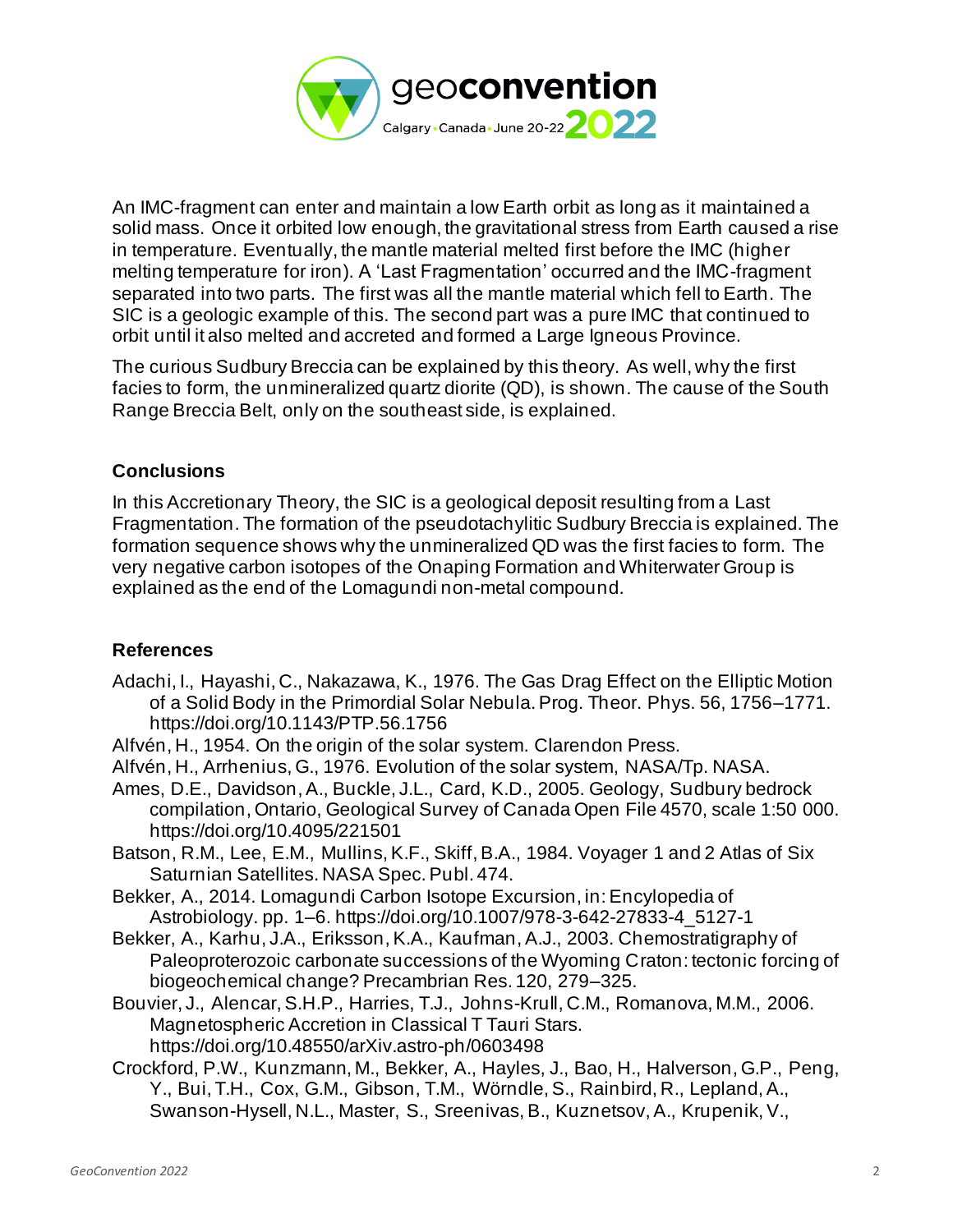

Wing, B.A., 2019. Claypool continued: Extending the isotopic record of sedimentary sulfate. Chem. Geol. 513, 200–225. https://doi.org/10.1016/j.chemgeo.2019.02.030

- Grossman, E.L., 2012. Oxygen Isotope Stratigraphy, in: The Geologic Time Scale. Elsevier, pp. 181–206. https://doi.org/10.1016/B978-0-444-59425-9.00010-X
- Guo, Q., Strauss, H., Kaufman, A.J., Schröder, S., Gutzmer, J., Wing, B., Baker, M.A., Bekker, A., Jin, Q., Kim, S.T., Farquhar, J., 2009. Reconstructing Earth's surface oxidation across the Archean-Proterozoic transition. Geology 37, 399–402. https://doi.org/10.1130/G25423A.1
- Heymann, D., Dressler, B.O., Knell, J., Thiemens, M.H., Buseck, P.R., Dunbar, R.B., Mucciarone, D., 1999. Origin of carbonaceous matter, fullerenes, and elemental sulfur in rocks of the Whitewater Group, Sudbury impact structure, Ontario, Canada, in: Large Meteorite Impacts and Planetary Evolution; II. Geological Society of America, pp. 345–360. https://doi.org/10.1130/0-8137-2339-6.345
- Hsu, H.-W., Schmidt, J., Kempf, S., Postberg, F., Moragas-Klostermeyer, G., Seiß, M., Hoffmann, H., Burton, M., Ye, S., Kurth, W.S., Horányi, M., Khawaja, N., Spahn, F., Schirdewahn, D., O'Donoghue, J., Moore, L., Cuzzi, J., Jones, G.H., Srama, R., 2018. In situ collection of dust grains falling from Saturn's rings into its atmosphere. Science (80-. ). 362, eaat3185. https://doi.org/10.1126/science.aat3185
- Irvine, C.J., 2022. Earth's planetary evolution and the extinction of the dinosaurs. Independently published.
- IUPAC, 2018. Periodic Table of the Elements.
- Kump, L.R., Junium, C., Arthur, M.A., Brasier, A., Fallick, A., Melezhik, V., Lepland, A., Crne, A.E., Luo, G., 2011. Isotopic Evidence for Massive Oxidation of Organic Matter Following the Great Oxidation Event. Science (80-. ). 334, 1694–1696. https://doi.org/10.1126/science.1213999
- Lightfoot, P.C., 2016. Nickel Sulfide Ores and Impact Melts: Origin of the Sudbury Igneous Complex. Elsevier.
- Lindsay, J., Brasier, M., 2000. A carbon isotope reference curve for ca. 1700–1575 Ma, McArthur and Mount Isa Basins, Northern Australia. Precambrian Res. 99, 271– 308. https://doi.org/10.1016/S0301-9268(99)00062-5
- Litasov, K.D., Shatskiy, A.F., 2016. Composition of the Earth's core: A review. Russ. Geol. Geophys. 57, 22–46. https://doi.org/10.1016/j.rgg.2016.01.003
- Magad-Weiss, L.K., 2019. The Union Island Group of the Great Slave Lake, NWT, Canada: A Perspective on the Aftermath of the Lomagundi Carbon Isotope Excursion. University of California Riverside.
- Shields, G., Veizer, J., 2002. Precambrian marine carbonate isotope database: Version 1.1. Geochemistry, Geophys. Geosystems 3, 1 of 12–12 12. https://doi.org/10.1029/2001GC000266
- Stacey, F.D., Davis, P.M., 2008. Physics of the Earth, Fourth edi. ed. Cambridge University Press, Cambridge. https://doi.org/10.1017/CBO9780511812910
- Tera, F., Papanastassiou, D.A., Wasserburg, G.J., 1973. A Lunar Cataclysm at ~3.95 AE and the Structure of the Lunar Crust. Lunar Planet. Sci. Conf. 4, 723–725. Weidenschilling, S.J., Spaute, D., Davis, D.R., Marzari, F., Ohtsuki, K., 1997.